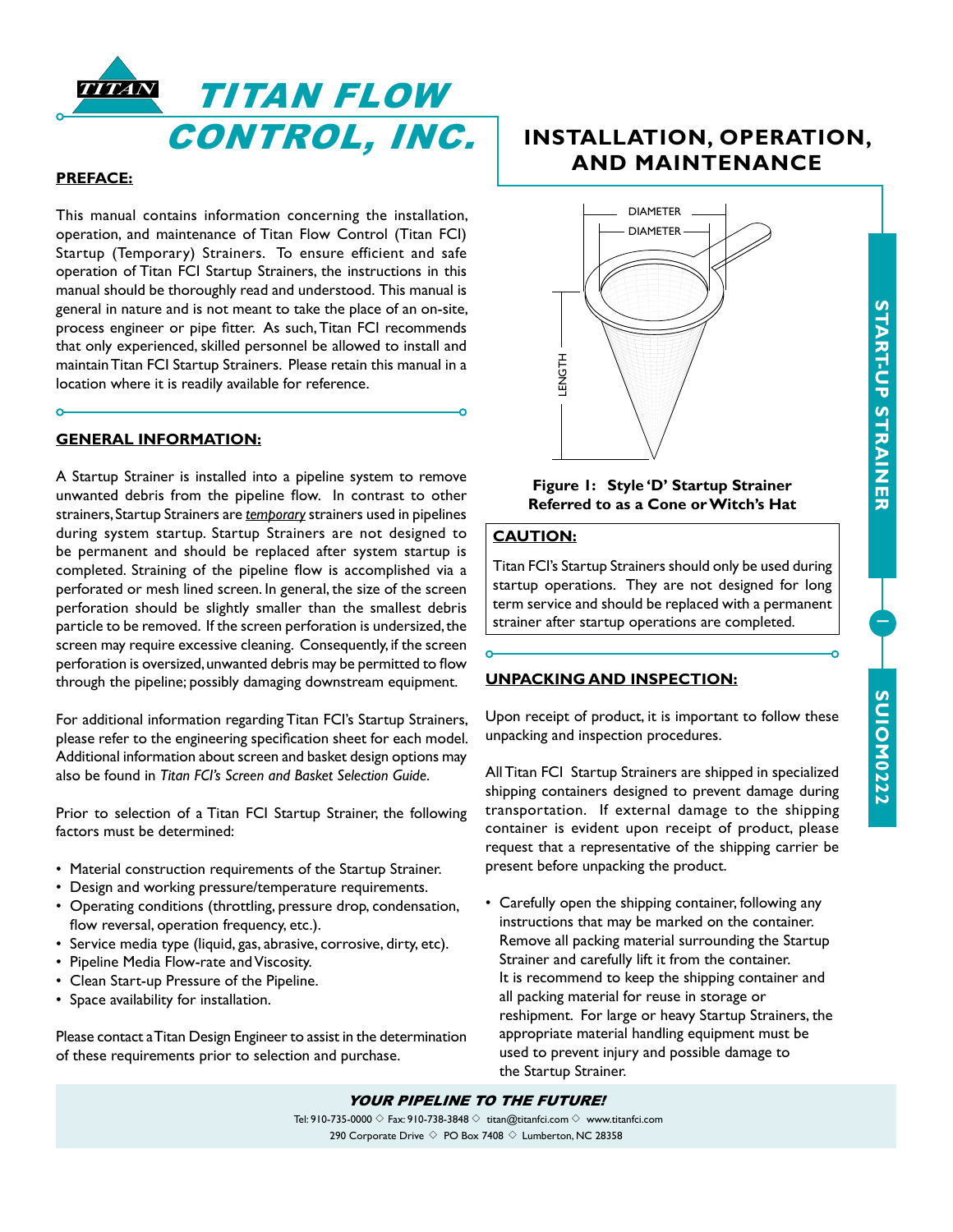

## **UNPACKING AND INSPECTION: Continued...**

- Visually inspect the Startup Strainer for any signs of damage including scratches, loose parts, broken parts or any other physical damage that may have occurred during shipment. If damage is observed, immediately file a claim with the shipping carrier. Startup Strainers that are damaged during transportation are the responsibility of the customer. For information regarding Titan FCI's warranty policy, please refer to the last page of this document.
- Before installation, the Startup Strainer should be inspected internally for any loose or foreign materials that may have become trapped inside the Strainer during transportation.
- If the Startup Strainer is not required to be installed immediately, it should be stored indoors in a clean, dry, consistent temperature environment. It is also recommended to utilize the original shipping container and packing materials to properly store the Startup Strainer. If long term storage is required, a desiccant may be necessary. This would be based upon the local, environmental storage conditions. Please consult a Titan FCI Design Engineer to assist in this determination.
- When ready to install, remove any preservatives with solvent dampened cloths. Remove any loose material and protective packing material.

## **INSTALLATION:**

## Pre-Installation Checklist

- Ensure Working conditions (pressure and temperature) are within the specified capacity of the product being installed. Please refer to the Engineering Specification Sheet for each Startup Strainer model to determine these values.
- Make sure that the construction material of the Startup Strainer is chemically compatible with the media flowing in the pipeline.
- Inspect sealing surfaces that they are clean and smooth (no nicks or cuts). The pipeline should also be checked for proper alignment.

# **INSTALLATION, OPERATION, AND MAINTENANCE**



## **Figure 2: Style 'E' Startup Strainer Referred to as a Basket or Pilgrim's Hat**

## **INSTALLATION: Continued...**

## Step 1:

Titan Startup Strainers must be positioned in the pipeline ahead of the equipment requiring protection. If the equipment requiring protection is a pump, the Startup Strainer must be placed on the suction side of the pump.

## Step 2:

Before placing the Startup Strainer into place, support the existing pipeline with pipe supports on either side of the Startup Strainer.

## Step 3:

Place the Startup Strainer into the pipeline, ensuring that the mesh lined side of the Startup Strainer is facing in the direction of the pipeline flow. For large or heavy Startup Strainers, the appropriate material handling equipment should be used to lift the Startup Strainer into place.

## Step 4:

If there is a downstream valve on the outlet side of the Startup Strainer, make sure that the tip of the Startup Strainer does not interfere with the opening and closing of the disc, ball, or stem of the valve. This is illustrated in Figure 3.

# **START-UP STRAINER START-UP STRAINER**

 $\mathbf{z}$ 

YOUR PIPELINE TO THE FUTURE!

Tel: 910-735-0000  $\Diamond$  Fax: 910-738-3848  $\Diamond$  titan@titanfci.com  $\Diamond$  www.titanfci.com 290 Corporate Drive  $\diamond$  PO Box 7408  $\diamond$  Lumberton, NC 28358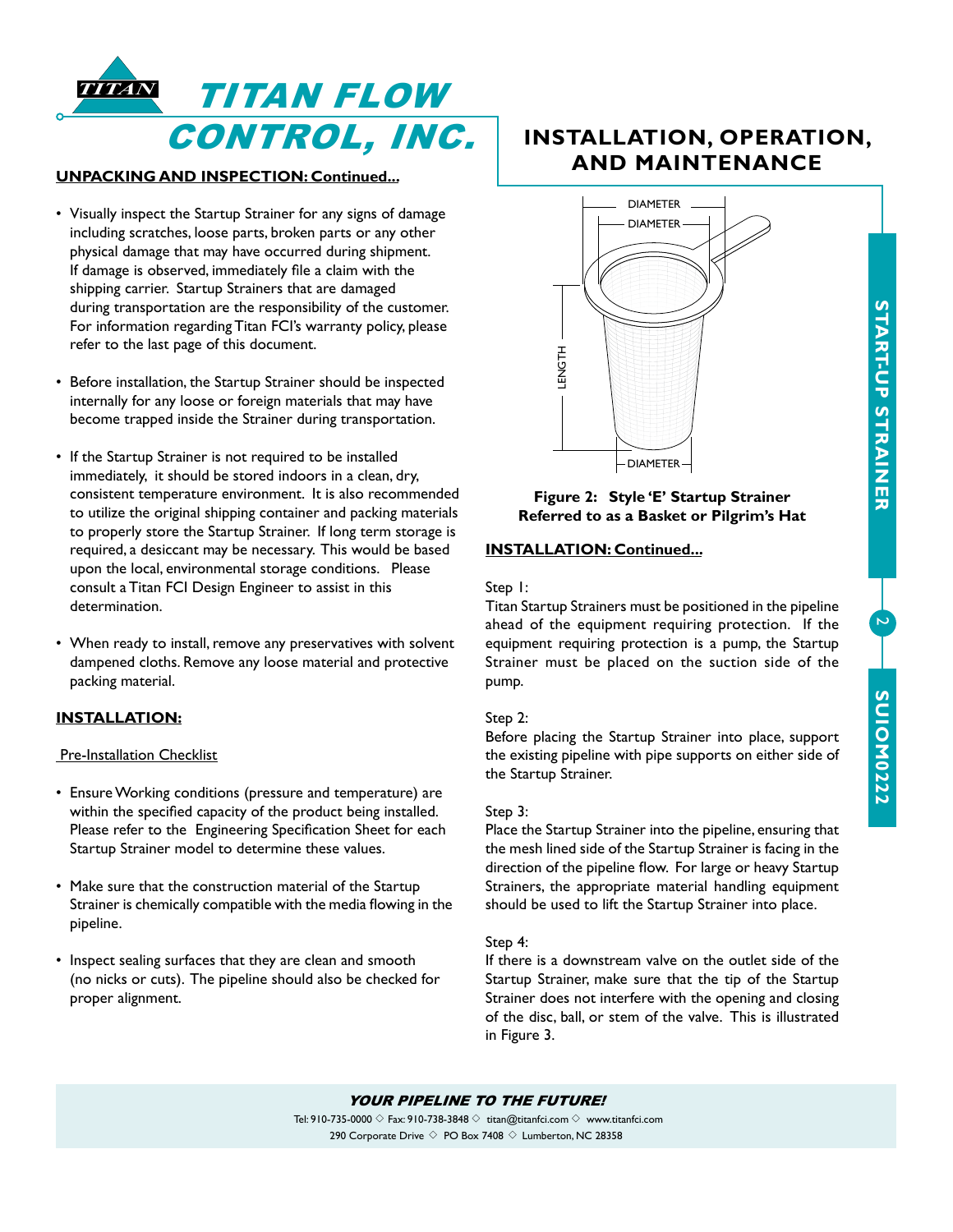

# **INSTALLATION, OPERATION, AND MAINTENANCE**



**Figure 3: Simplified Drawing of an Installed Startup Strainer**

## **INSTALLATION: Continued...**

## Step 5:

Install a standard, ASME (1/8" thick) flange gasket between the Startup Strainer and the pipeline flanges, on both sides. Install lubricated flange bolts and hand tighten. Make sure the Startup Stainer is centered between the mating flanges. Flange bolts should then be tightened, using a star or crisscross pattern to evenly load the bolts, in accordance with established piping standards. This is illustrated in Figure 4.



**Figure 4: Bolting Sequence Pattern**

## **CAUTION:**

Excessive bolt torque may damage flanges. Please refer to established flange bolt torques for guidelines.

## **OPERATION:**

Once proper installation has been successfully completed, start the system gradually, at start up as well as after shut down. This eliminates sudden shock to the strainer and other equipment in the line.

## Start-up Procedure:

## Step 1:

Remove air from the pipeline by opening a blow-down valve or other vent near the Startup Strainer.

## **CAUTION:**

With piping systems that contain fluids other than water or when the working temperature is above 120° F, fluid must be drained to safe area, away from the operator. Operators should always be fitted with appropriate protective equipment when venting is performed.

## Step 2:

Start the piping system by opening the outlet valve nearest the Startup Strainer's outlet first. Then gradually open the inlet valve nearest the Startup Strainer's inlet, approximately 25% of normal operational flow. It is important to start the system gradually to avoid displacing or damaging the Startup Strainer.

**START-UP STRAINER**

**START-UP STRAINER** 

 $\overline{\mathcal{L}}$ 

YOUR PIPELINE TO THE FUTURE!

Tel: 910-735-0000  $\Diamond$  Fax: 910-738-3848  $\Diamond$  titan@titanfci.com  $\Diamond$  www.titanfci.com 290 Corporate Drive  $\diamond$  PO Box 7408  $\diamond$  Lumberton, NC 28358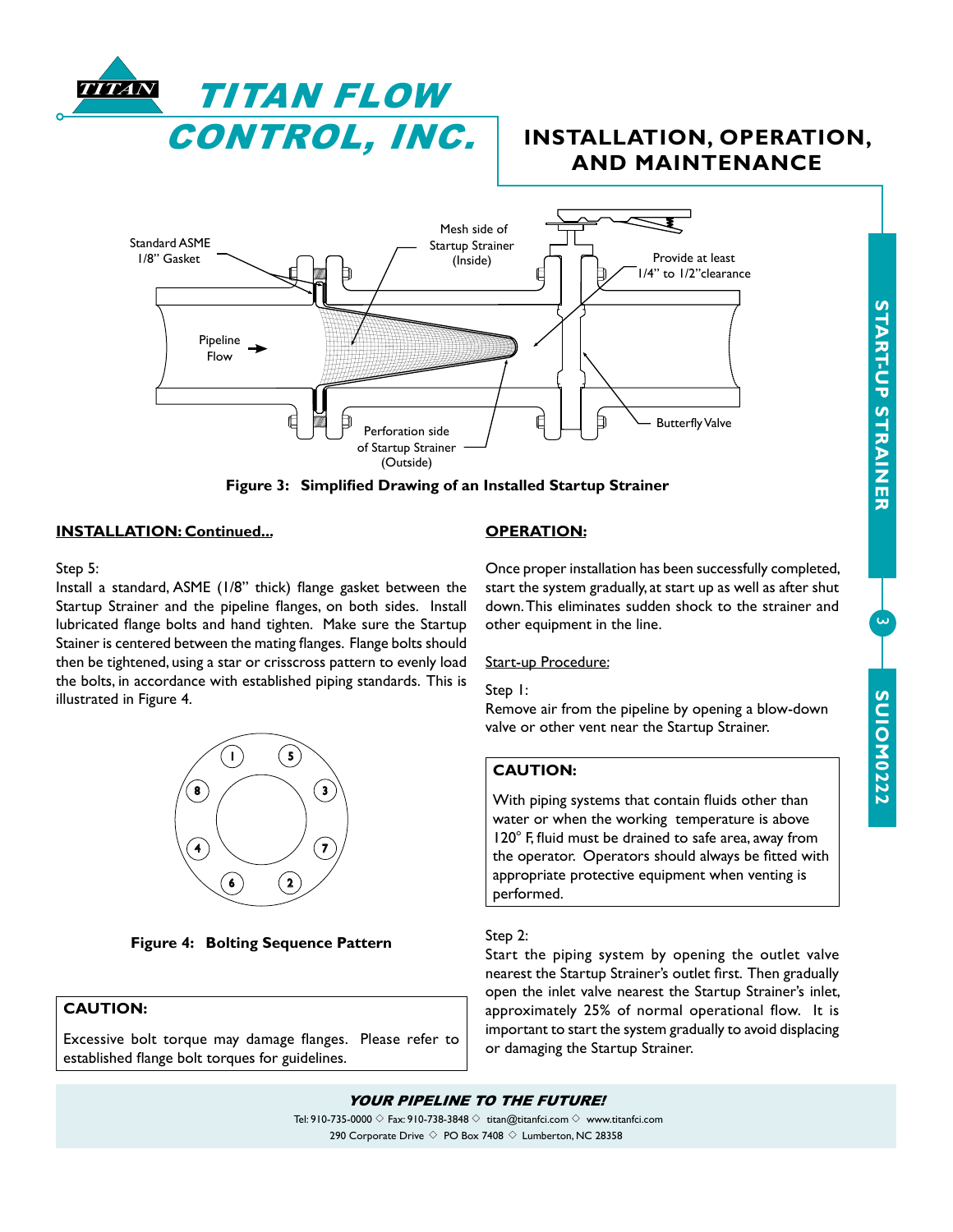

## **OPERATION: continued...**

Step 3:

Continue to open the inlet valve until the desired service flow has been reached.

Step 4: Close blow-down valve or other open pipeline vent.

## **MAINTENANCE:**

Titan FCI Startup Strainers are designed to provide trouble-free service and seldom require maintenance. The pressure differential across the strainer should be checked periodically to determine when the Startup Strainer should be removed.

## Strainer Removal:

During normal use, the strainer will become clogged with foreign matter, causing the differential pressure to increase. Once the differential pressure has increased to an unacceptable value, it is time to remove the strainer. To prevent screen failure and possibly damage downstream equipment.

A convenient and safe way to determine when the strainer needs to be removed is to install pressure gauges on the inlet and outlet sides of the Startup Strainer. The maximum acceptable pressure drop across the Startup Strainer will indicate when it should be removed. *Strainer size and construction determine the maximum pressure drop a Startup Strainer screen can withstand. Please consult factory for exact pressure ratings.*

## **CAUTION:**

Before removing the Startup Strainer from the pipeline, the pressure inside the pipeline near the strainer must be reduced to atmospheric via suction or venting. Failure to do so may result in serious bodily injury.

## **CAUTION:**

Before removing the Startup Strainer from the pipeline, ensure that the media that is flowing in the pipeline is known and any special handling precautions are understood. Please review the Material Safety Data Sheet (MSDS) for that specific fluid.

# **INSTALLATION, OPERATION, AND MAINTENANCE**

Strainer Removal: continued...

## Step 1:

To remove the Startup Strainer from the pipeline, first isolate the Startup Strainer by closing the inlet and outlet valve connections on either side of the Startup Strainer.

## Step 2:

Open vent or drain plug, near the Startup Strainer, to drain fluid and relieve pipeline pressure. Drain the system as much as possible.

## Step 3:

Once pressure is relieved and fluid is drained, loosen the flange bolts.

Step 4: Remove flange gaskets.

#### Step 5:

Remove Startup Strainer from pipeline and replace with a permanent type strainer.

## **SPARE PARTS LIST:**

Startup Strainers are designed for temporary service. As such, there are no spare parts. Once the piping system has completed startup operations, the Startup Strainer must be replaced with a permanent type strainer.

4